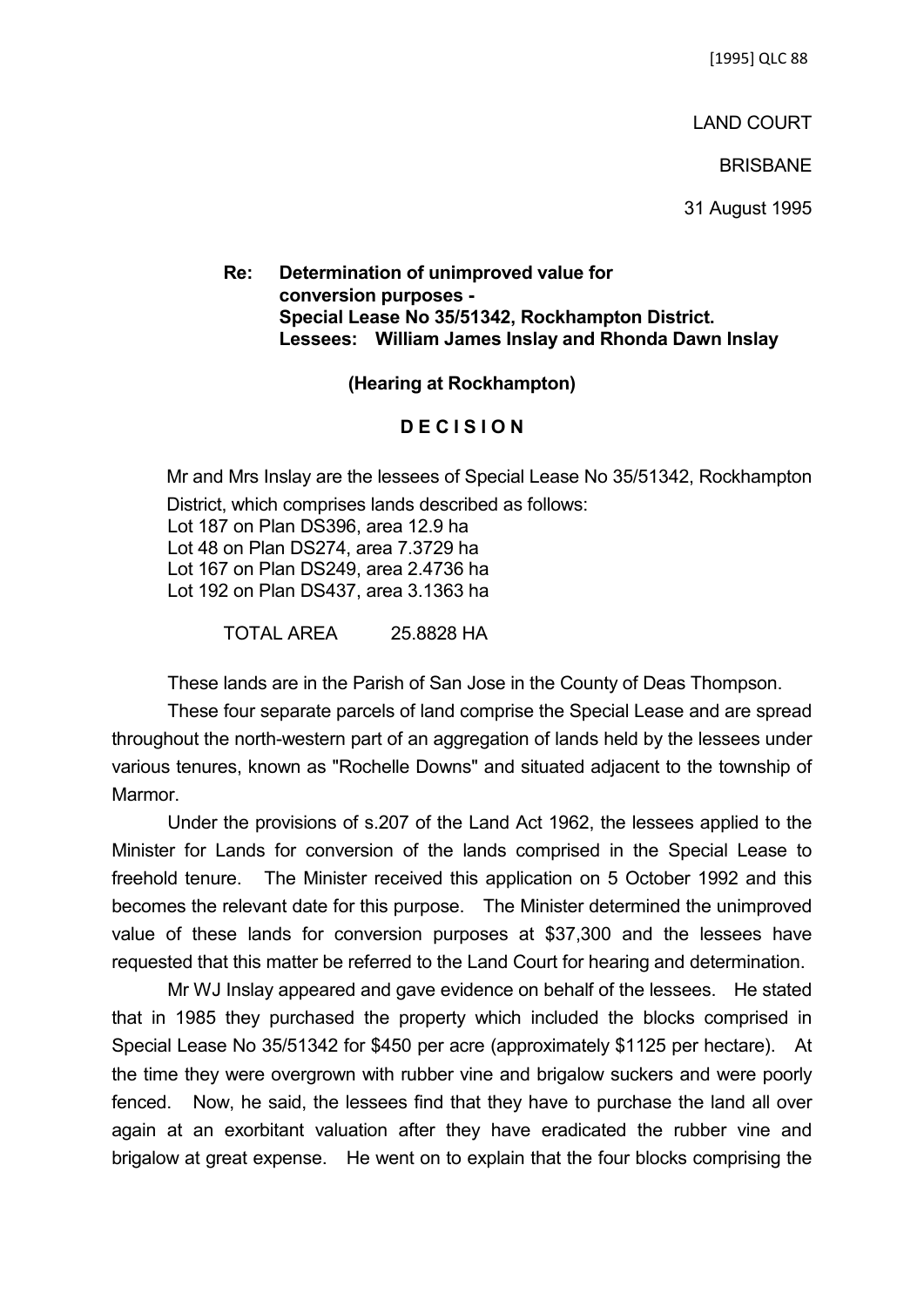Special Lease are an integral part of their operation as graziers. If they are forced to pay the Crown's valuation for these blocks, he questions the viability of using the area for grazing purposes.

While Mr Inslay agreed that the valuation of each of the blocks was consistent with prices being paid for similar areas of land in the Marmor District, he felt that the Department of Lands had not taken into account a number of factors.

First, he said that the lands, together with other parts of the aggregation, have salinity and erosion problems. He explained that in 1985 when they purchased the property there was hardly any erosion or salinity. However, since then they have had a succession of dry years and the problems are getting worse every year. The salinity kills the grass and the erosion is caused by heavy rain on the bare ground. Mr Inslay went on to explain that the problem is caused by a rising water table, the result of the clearing of thousands of acres in the valley. As their country is the lowest in the Marmor District, it suffers more than surrounding properties. Mr Inslay is convinced that the problem is not caused through over grazing. He said it is an inherited problem and can only be arrested by the planting of many trees.

Each of the blocks is affected in different ways, Mr Inslay said. On Lot 187 about 5 acres (2 hectares) of the southern most part is affected by salinity with deep erosion. Lot 48 is the worst affected and the salt area is spreading, so that between one-third and one-half of the area is affected by salinity. Lot 167 seems to be clear of salinity, but it is full of mullock heaps, the result of gold mining in earlier days.

Lot 192 has about two-thirds of the area affected by salinity and Mr Inslay described it as "a sort of useless block". He said it has no access whatsoever with a major creek running through the front half of it, which is broken country. Cattle cannot cross the creek, because it is what he described as "bottomless" country, with the creek banks eroded and runners like arteries.

Mr Inslay said that erosion comes hand in hand with salinity. Once the ground was bare, heavy rain washes big drains everywhere. The problem was worse at some times than at others, depending on the water table. However, he said it was spreading.

Second, there was no access to three of the blocks. While Lot 187 had no problems with access as it fronted the old highway, Mr Inslay said that the other three lots presented major access problems. He explained that there is no road and, where the gazetted road meets the Bruce Highway, there is a major culvert with a stormwater drain approximately 2 metres high. In Mr Inslay's opinion, there would be massive costs in constructing access to the three blocks and he thinks that the cost of constructing such a road would outweigh the value of the blocks.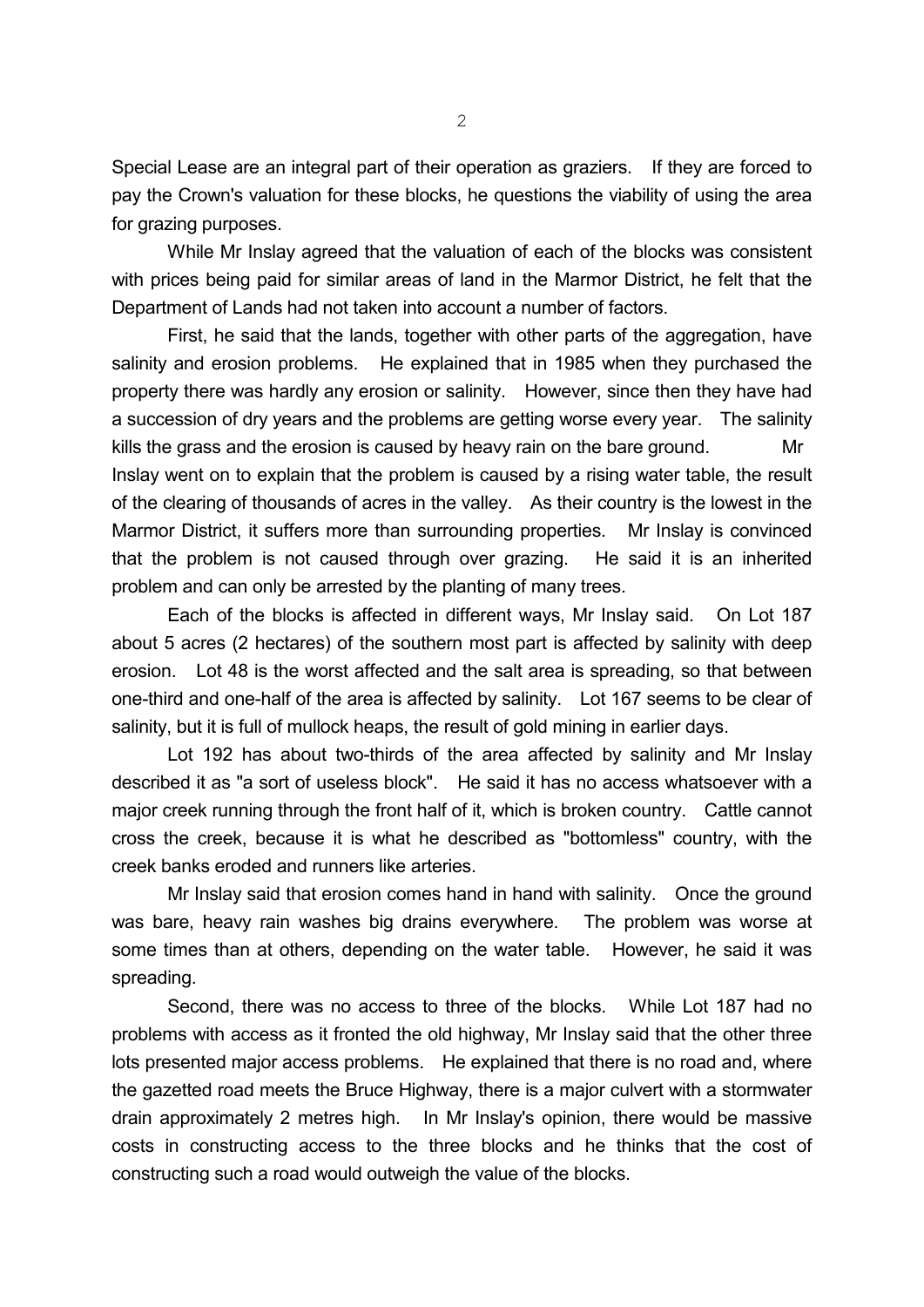Third, there was difficulty in obtaining water in the area. Mr Inslay said that at the time of purchase the bores on the aggregation were useable, but they are now salty at 6,000 parts per million. He explained that this means they cannot be used for domestic purposes, not even to water the lawn as it kills grass. However, he said the water can be used for septic systems and is quite good for stock. Mr Inslay said that the alternative is to sink dams and, while he has put down a good 12,000 yard dam on MH764, on other parts of the aggregation dams are difficult as the soil is "like chocolate" and erodes away.

Finally, there was the cost of providing power to each of the blocks. Mr Inslay estimated that it would cost between \$4,000 and \$5,000 to connect electricity to each of them.

Evidence for the Crown was given by Mr GG Kelsey, a senior valuer employed by the Department of Lands. Mr Kelsey explained that he was not the valuer originally responsible for the valuation for conversion purposes. However, when that valuer had been transferred from the district, he had taken over responsibility for the valuation.

After inspection and investigation, Mr Kelsey altered the valuations of each of the lots and arrived at a total valuation of \$37,500. However, he adopted the figure of \$37,300 arrived at by the original valuer as that had been the offer to the lessees.

Mr Kelsey explained that it was necessary to value each of the lots separately because, after they had been converted to fee simple tenure, each one was capable of separate sale. He said that separate titles would be issued upon freeholding. He felt that an experienced person would be prepared to pay for each separate lot because of the demand for homesites in the area.

Mr Kelsey was aware that the lessees were genuine primary producers who operated their property as a single entity. However, he felt that it was his duty to value the land at its highest and best use and, as each of the lots would be given separate title, he felt he had to approach the valuation accordingly.

Mr Kelsey explained how he had valued each of the separate lots. Lot 187 has an area of 12.9 hectares, is comprised of easy sloping cleared forest ridges, well situated in relation to Marmor, has easy access, is elevated and has a good outlook over the surrounding area. He said that its biggest problem is its shape, being long and irregular, but he said there was a good site available at the front of the block. He acknowledged that there is salt intrusion at the rear, but he did not believe that to be of great consequence.

Mr Kelsey valued Lot 187 at \$22,500 by direct comparison with three sales. Sale No. 1 has an area of 8.488 hectares and sold in October 1992 for \$25,000. The sale was analysed to show an unimproved value of \$20,300. This land is situated to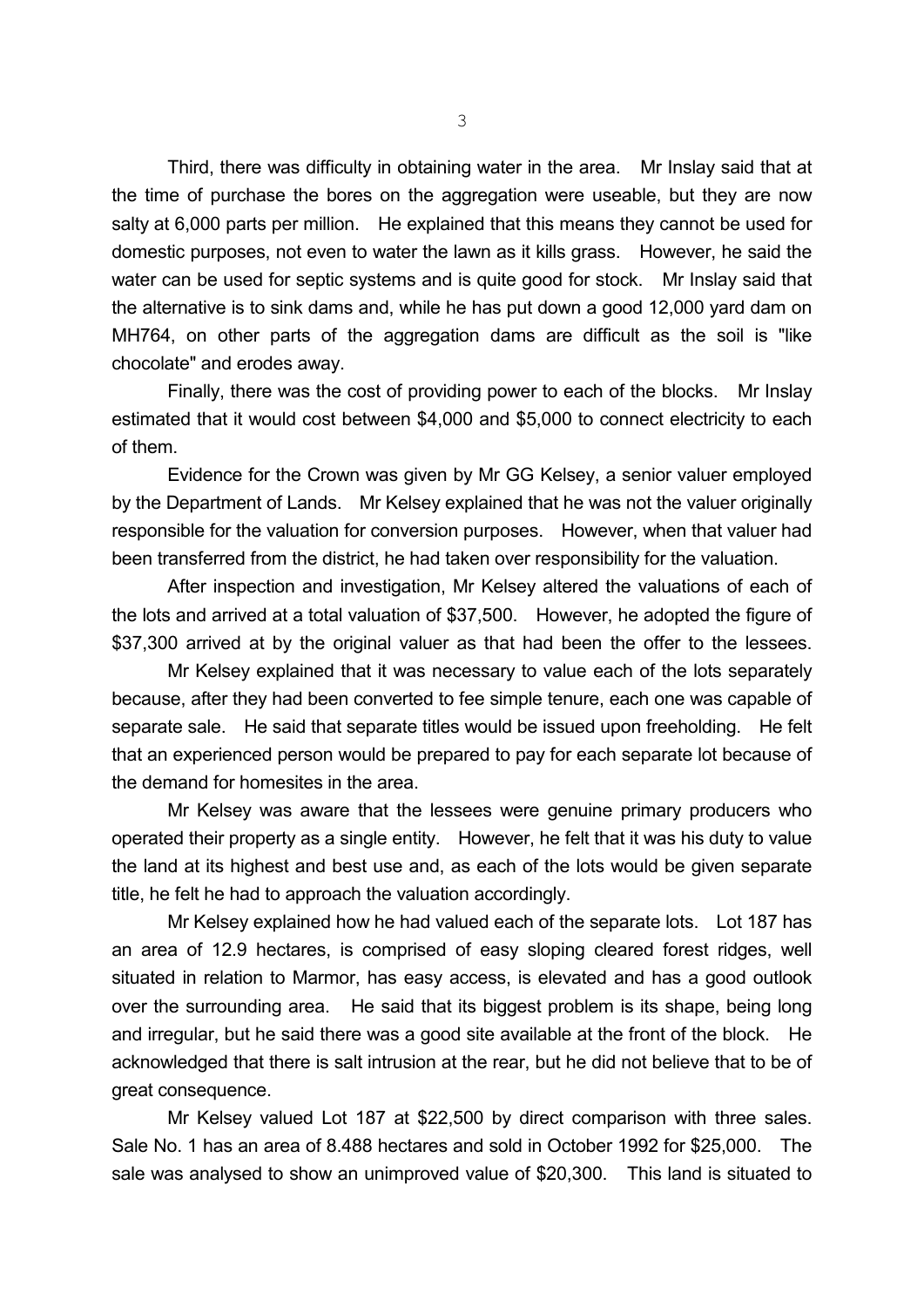the west of Marmor with a frontage to the Bruce Highway, being located between the highway and the railway line. It is described as being cleared brigalow scrub, broken by a creek and watered by a well and small dam. However, Mr Kelsey said that the well had gone salty. In comparing it with the subject land, Mr Kelsey said that the latter had superior access, was better situated, was larger, elevated, had a good outlook and overall he considered it to be superior to the sale property.

Sale No. 2 has an area of 20.89 hectares and sold in February 1992 for \$26,000, which analysed to an unimproved value of \$21,700. This land is situated to the north of the town of Marmor on a formed gravel road. Mr Kelsey describes it as comprising cleared scrub, with an easy to moderate slope, steep at the rear. It is watered by a small dam. Comparing the sale with the subject land, he said that the latter has superior access, superior location and outlook. However, the sale is larger. Overall he considers that the subject is superior to the sale.

Sale 3 has an area of 18.54 hectares and sold in July 1993 for \$29,000, which analysed to an unimproved value of \$23,800. Mr Kelsey describes this land as comprising easy to moderate sloping cleared scrub, with some brigalow and forest influence. It is watered by a small dam. In comparing it with the subject land he said that the latter has superior access and location, although the sale is larger, has a better shape, is elevated and has a good outlook. Overall he considers the sale to be superior to the subject land.

Mr Kelsey valued Lot 48, which has an area of 7.3729 hectares, at \$10,000. He describes it as predominantly cleared brigalow scrub, developed to grass. He agrees that there would be about 2½ hectares affected by salinity, which leaves a 5 hectare site with the advantage of less noise than the sales but with access problems. He feels that the valuation of \$10,000 in comparison with the sales, allows for the access problems and salt intrusion.

Lot 167 has an area of 2.4736 hectares and Mr Kelsey valued this land at \$4,000. It is also predominantly cleared brigalow scrub, developed to grass and has no present salt problem, but has the access difficulty.

Lot 192 has an area of 3.1363 hectares and Mr Kelsey valued this land at \$1,000. Once again he sees it as predominantly cleared brigalow scrub, developed to grass, but he states that he was very unimpressed with its country and access. He saw it as a flooded block, the high ground having no access as it would require a creek crossing. He said that it was not feasible to value it as a rural homesite. It was heavily eroded and of relatively low grazing value, but he thought it could be used as a horse paddock by somebody from the town. However, he conceded that there was the problem of flooding. Therefore, he valued it at a nominal \$1,000.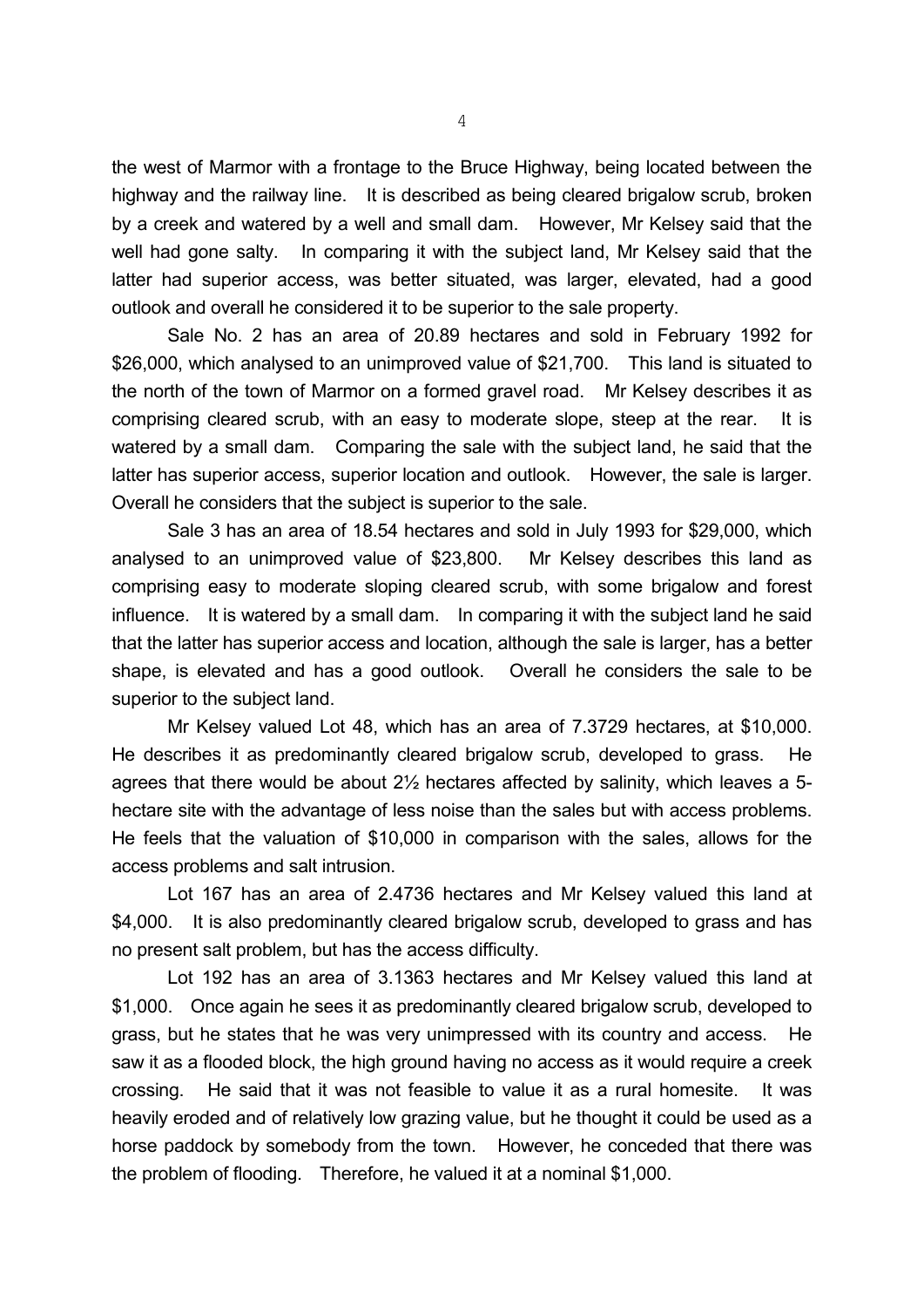Mr Kelsey said that he had considered applying a multiple holding (or bulk) allowance to the total value, but since he had applied conservative values he felt that this was not necessary.

Mr Kelsey introduced another sale situated to the east of the town of Marmor, with an area of 4.047 hectares, which sold in August 1993 for \$17,000 and analysed to an unimproved value of \$15,000. He described this land as easy sloping cleared forest, with part subject to flooding. It had a permanent waterhole and no salt intrusion. He thought it would be inferior to the subject land if the salt intrusion on the latter was set aside.

Mr Inslay knew the three basic sales used by Mr Kelsey. He commented in relation to Sale No. 1 - that the purchaser had paid too much for it and was overstocking it. He thought it was a good block, with all useable land and superior to the subject land because of the latter's salt areas. He did not regard it as an appropriate basis.

Mr Inslay knew Sale No. 2 as he had leased it from the vendor. He said that every bit of it was useful land which had been purchased for grazing. He thought that at the sale price of \$1244 per hectare it was superior to the subject land.

Mr Inslay considered Sale No. 3 to be a really good block with all useful land. This property sold for \$1564 per hectare for 18.5 hectares and he regarded it as superior to the subject land because of the latter's problems.

Mr Inslay went on to say that if it was not for the problems of salinity, access, water and power, he would have no argument with the Lands Department's values. He arrived at this conclusion by comparison with two of the three sales used by the Department. However, compared with those two sales he felt that the subject lands had lost half of their value.

This matter comes within the provisions of s.207 of the Land Act 1962. Subsection (7) of that section indicates that where a matter has been referred to the Court, the unimproved value is to be determined at the amount that in the Court's opinion experienced persons would be willing to pay for an estate in fee simple in the land if it was offered for sale on the reasonable terms and conditions a bona fide seller would require.

In this case, the Special Lease, the subject of the application for conversion, is somewhat unusually comprised of four separate parcels, only two of which, Lot 167 and Lot 48, actually adjoin. As Mr Inslay has described it, they are scattered across the north-western part of his aggregation which is used solely for grazing purposes.

While Mr Inslay has explained that he intends to continue to use the land for such purposes, Mr Kelsey has reasoned that as freehold land each of the lots will be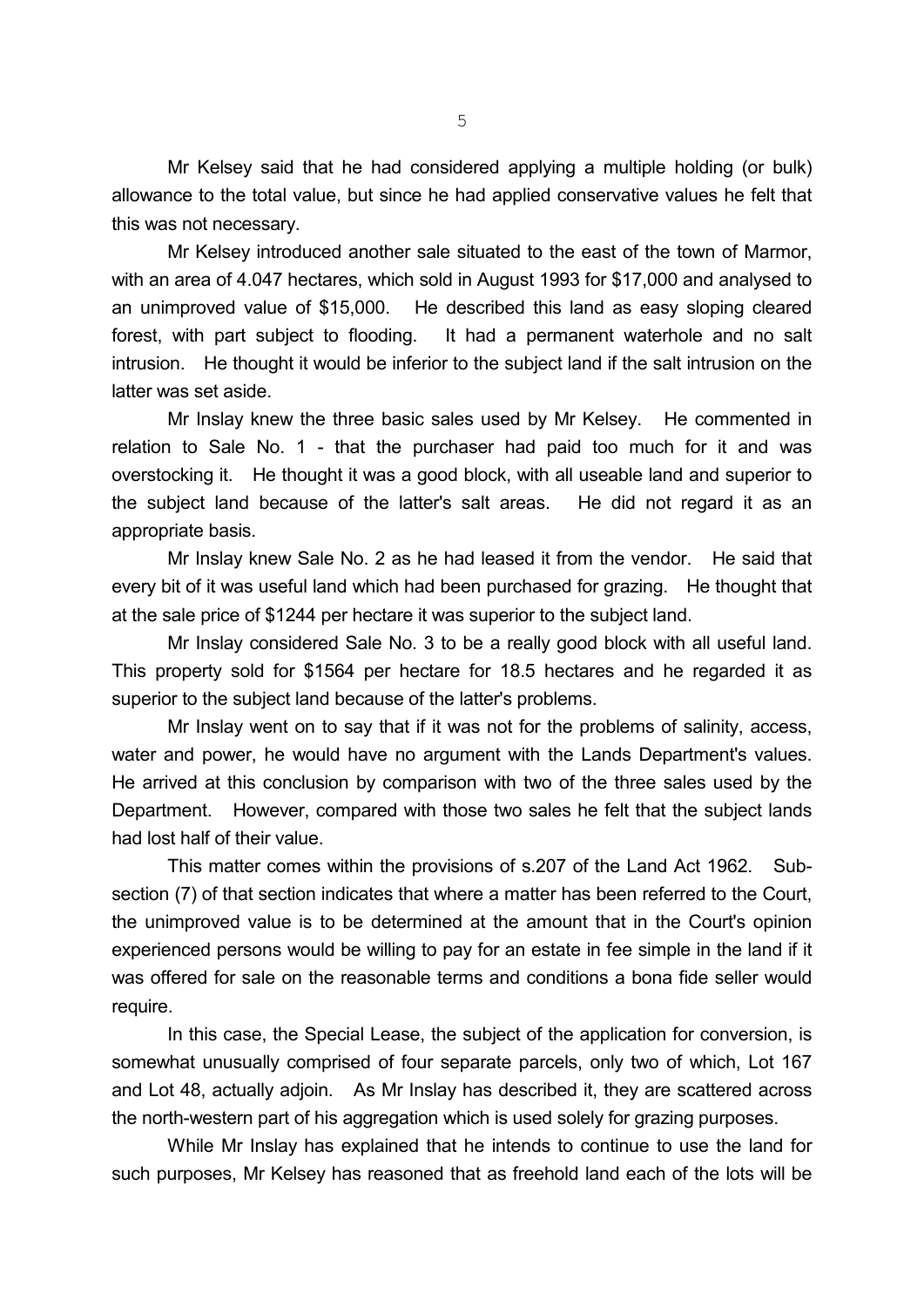given separate title and would be capable of separate sale. He has therefore formed the opinion that the highest and best use of each of the lots is as a separate saleable entity, rather than as part of a grazing aggregation.

While I can sympathise with the argument of the lessees, the sales in the area indicate that there is a market for small hectarage properties for various purposes. Therefore, I think that Mr Kelsey is correct in approaching the valuation on the basis of its highest and best use as four separately saleable properties.

However, the evidence in this case has caused me to doubt whether the highest and best use of Lots 48, 167 and 192 is really as separate rural residential sites. Although each of them fronts a surveyed road, the roads are not made and access to the Bruce Highway presents a real problem. If Mr Inslay is correct, the cost of establishing access would outweigh the total value of the three lots.

In addition, Lot 48, which is admittedly a good grazing block, is being seriously affected by salinity problems which Mr Inslay expects to spread even further. While Lot 167 is presently free of salinity and erosion problems, it is covered with mullock heaps. The description of Lot 192 indicates that this land alone would have very little value.

These three lots are situated within the Inslays' aggregation in such a way that it is difficult to comprehend that the lessees would endeavour to sell any or all of them as separate parcels, as separate ownership of these lands would make management of the balance of the aggregation extremely difficult. Taking all these things into account, I have come to the conclusion that the highest and best use of the three allotments is not as three separate saleable lots, but as small areas of grazing land.

However, the same cannot be said of Lot 187, which is on the extreme northwestern end of the aggregation fronting the old highway. If any part of the Special Lease could be sold separately, this lot presents the ideal opportunity. I have therefore come to the conclusion that it should be valued as a separate saleable rural homesite. However, after carefully considering the evidence and the comparison with the sales advanced by Mr Kelsey, I have come to the conclusion that although the land has a number of advantages, the salt intrusion on the southern part of the lot and its very awkward shape, render it less desirable than the sales. Giving the benefit of the doubt to the lessees, I have come to the conclusion that a valuation of \$20,000 on Lot 187 would be more appropriate.

I intend, therefore, to approach the determination of value in the following manner:

Lot 187 will be valued as a separate rural homesite at \$20,000; Lot 48 and Lot 167, with a combined area of 9.8465 hectares will be valued as grazing land at \$1,000